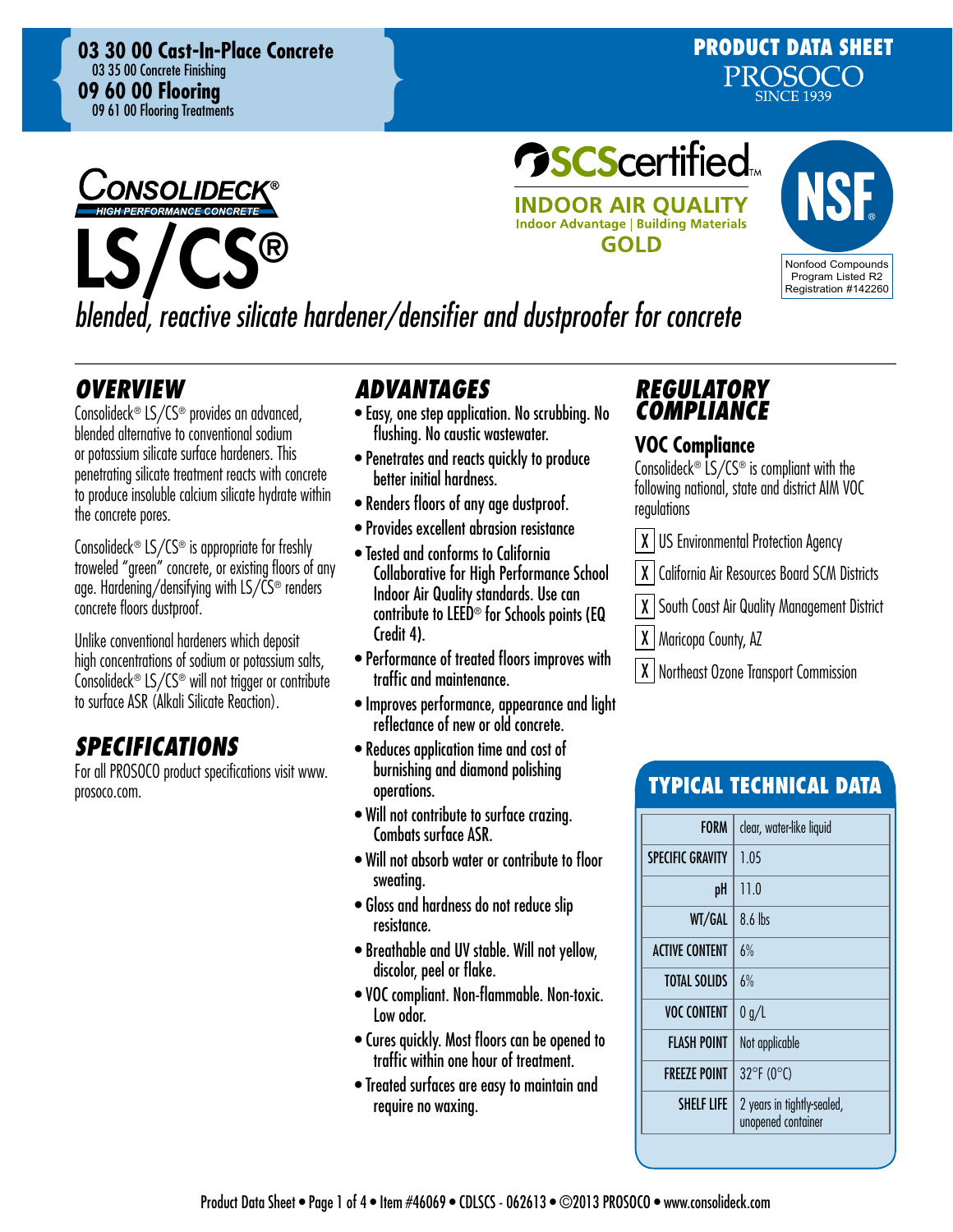

LS/CS®

# *PREPARATION*

Protect people, vehicles, property, plants and all surfaces not designated to receive LS/CS® from the product, splash and wind drift. Use polyethylene or other proven protective material.

Do not apply to surfaces which are frozen, dirty or have standing water. Surfaces must be clean, dry and absorbent. Confirm surface absorbency with a light water spray – surfaces designated for treatment should wet uniformly. If the surface does not wet uniformly, use the appropriate Consolideck® surface prep cleaner or mechanical process to remove remaining surface contaminants.

#### **New Concrete**

Consolideck<sup>®</sup> LS/CS<sup>®</sup> may be applied to freshly placed concrete after final finishing and installation of the control joints. Remove soft cut saw debris before applying Consolideck® LS/CS®.

## **Existing Concrete**

Though Consolideck® LS/CS® may be applied to existing, cured concrete of any age, Consolideck® LS® may be a better choice. Contact your PROSOCO representative or PROSOCO Customer Care (1-800-255-4255) for recommendations.

Surfaces must be clean and structurally sound. Remove all foreign materials including bond breakers, curing agents, surface grease and oil, and construction debris using the appropriate Consolideck® surface prep cleaner listed below:

*Consolideck*® *SafStrip*

- cure & seals;
- paint and high strength coatings

*Consolideck*® *SafEtch*®*\**

- concrete laitance
- construction soiling

\*Not for use on concrete previously treated with Consolideck<sup>®</sup> LS<sup>®</sup>, LS/CS<sup>®</sup> or <sup>LS</sup>Guard<sup>®</sup>.

*Consolideck*® *Wax & Cure Remover*

- waxes, sealers & coatings
- low-solids cure & seals

*Consolideck*® *Cure & Seal Remover* • high-solids cure & seals

*Consolideck*® *Concrete Floor Restorer*

- general soiling and light wax coatings
- rust and other metallic staining

*Consolideck*® *Cleaner/Degreaser*

- general soiling
- grease and oil

*Consolideck*® *Oil & Grease Stain Remover* • deep-seated oil & grease staining

Follow the appropriate cleaner with thorough water rinsing. If a d-limonene based cleaner/stripper is used, clean treated surfaces with Consolideck® Cleaner/Degreaser and rinse thoroughly.

Acid-stained concrete must be thoroughly neutralized and rinsed prior to application.

Application may begin as soon as prepared surfaces are dry and free of ponded water.

#### **Surface & Air Temperatures**

Temperatures for application should be 40–100°F  $(4-38^{\circ}C)$ .

#### **Equipment**

Apply with low pressure sprayer, mop or a softbristled push broom.

# **Storage & Handling**

Store in a cool, dry place. Always seal container after dispensing. Do not alter or mix with other chemicals. Published shelf life assumes upright storage of factory-sealed containers in a dry place. Maintain temperatures of 40–100°F (4–38°C). Keep from freezing. Do not double stack pallets. Dispose of in accordance with local, state and federal regulations.

# *APPLICATION*

Before application, read "Preparation" and "Safety Information." ALWAYS TEST using equipment and procedures selected for general application. Follow the application instructions to pre-test each slab. Pre-testing will confirm suitability of surface preparation and application procedures proposed for general application. Pre-testing will also determine the average coverage rates to be maintained over the entire project. Let surfaces dry thoroughly before inspection and approval.

# ALWAYS TEST

PRODUCT DATA SHEET

PROSOCO **SINCE 1939** 

ALWAYS TEST a small area of each surface to confirm suitability and desired results before starting overall application. Test with the same equipment, recommended surface preparation and application procedures planned for general application.

#### **Dilution**

Do not dilute or alter. Apply as packaged.

### **Coverage Rates**

Variations in concrete quality, porosity, job site conditions, temperature and relative humidity will affect coverage rates and drying times. Calculate the Target Coverage Rate by testing a representative section of the prepared surface using the following instructions.

#### *Estimated Coverage Rates*

The following coverage rates are offered for estimating only. See below for instructions on calculating project-specific target coverage rates.

*Freshly Placed, Uncured, Steel Troweled Concrete*

• 300–800 sq.ft. (28–74 sq.m.) per US gal

*Cured, Steel Troweled Concrete* • 300–700 sq.ft. (28–65 sq.m.) per US gal

*Cured, Ground/Honed Concrete*

• 300–600 sq.ft. (28–56 sq.m.) per US gal

#### *Calculating Project-Specific Target Coverage Rate*

- 1. Prepare the test section in accordance with "Preparation" information above. Surfaces must be clean, dry and absorbent. Confirm surface absorbency with a light water spray – surfaces designated for treatment should wet uniformly.
- 2. Add 1-gallon of LS/CS® to a clean, pump-up sprayer fitted with a 0.5 gpm spray tip. Lightly apply according to Application Instructions steps  $#1-4$  for the appropriate floor type. Repeat as necessary to determine correct rate of application.
- 3. Measure the test area to establish the Target Coverage Rate per gallon.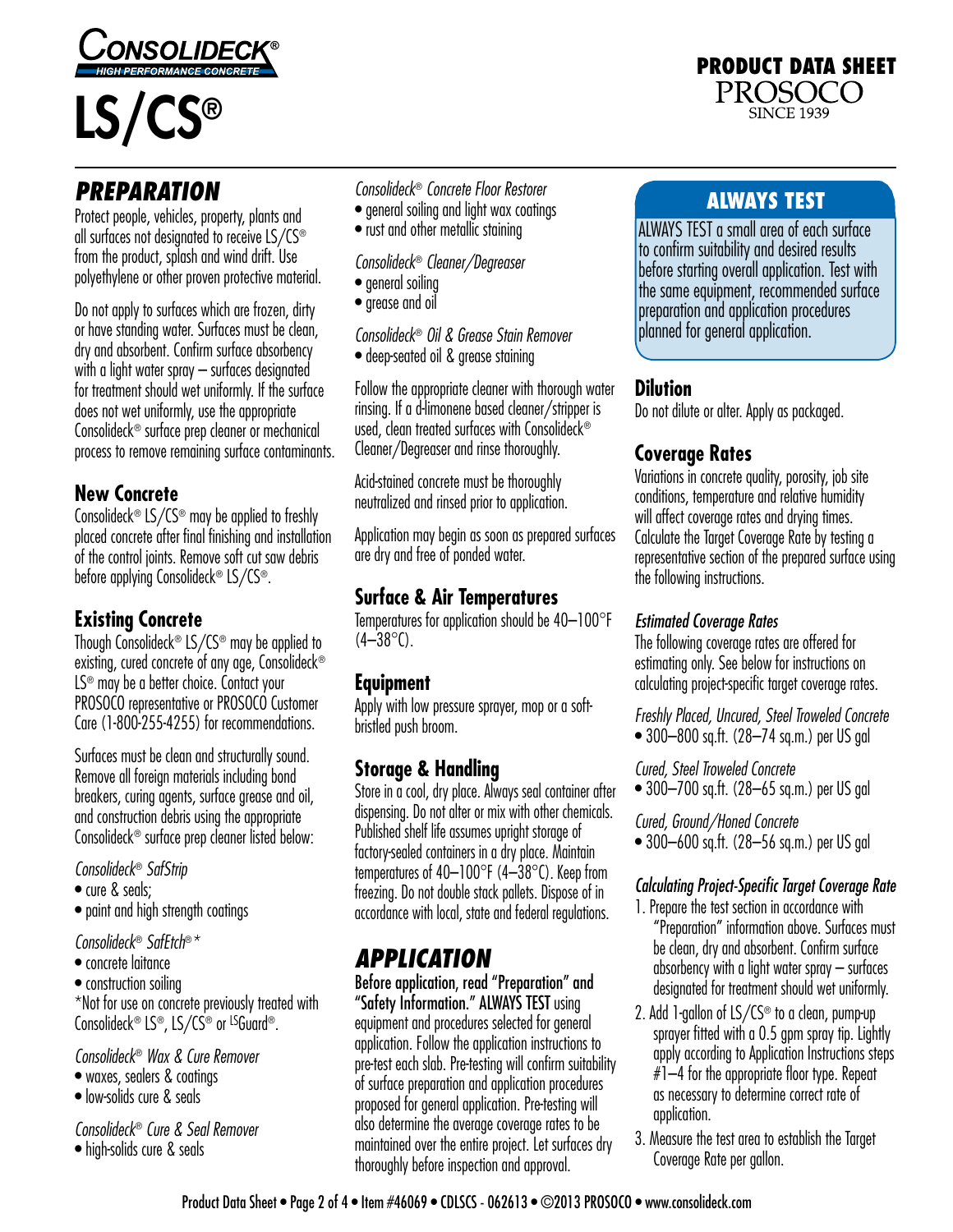

# LS/CS®

# **Application Instructions**

#### *Freshly Placed, Uncured Steel Troweled Concrete*

- 1. After final finishing, soft cut control joints.
- 2. Clean concrete of any dirt, residue or soft cut saw debris.
- 3. Using a low pressure sprayer fitted with a 0.5 gpm spray tip, apply a single coat of LS/CS®. Apply sufficient material to wet the surface without producing puddles. Use a clean, soft-bristle push broom or microfiber pad to spread product evenly and ensure uniform wetting. Avoid spreading once drying begins. Scrubbing is not necessary. If surfaces dry immediately, apply more product. Surface should remain wet for 5–10 minutes. Adjust rate of application to eliminate puddles.
- NOTE: Allowing excess material to puddle on the floor will extend dry times and create white residues which must be removed immediately. Call the Consolideck® Hotline at 866-363- 4567 for removal instructions.
- 4. Allow treated surfaces to dry.
- 5. Immediately apply the specified curing compound or initiate the specified curing procedure.
- 6. When the curing process is complete, use an automatic floor scrubber equipped with cleaning pads or brushes appropriate for removal of accumulated construction soiling and surface residues. Avoid pads or brushes which may damage the finished floor. This procedure will further enhance the surface sheen produced by Consolideck® LS/CS®.

*For additional shine and protection*, apply Consolideck<sup>® LS</sup>Guard<sup>®</sup> according to label instructions.

# **Application Instructions**

#### *Cured, Steel Troweled Concrete*

- 1. Remove all dirt, debris, or curing compounds using the appropriate Consolideck® surface preparation cleaner listed above. Allow cleaning waters used in surface preparation to dry.
- 2. The prepared surface must wet uniformly. Confirm surface absorbency with a light water spray. In hot, dry weather, pre-wet the concrete with fresh water. Allow any standing water to evaporate.
- 3. Apply a single coat of  $LS/CS^{\circledcirc}$  using a low pressure sprayer fitted with a 0.5 gpm spray tip. Apply sufficient material to wet the surface without producing puddles. Use a clean, softbristle push broom or microfiber pad to spread product evenly and ensure uniform wetting. Avoid spreading once drying begins. Scrubbing is not necessary. If surfaces dry immediately, apply more product. Surface should remain wet for 5–10 minutes. Adjust rate of application to eliminate puddles.
- NOTE: Allowing excess material to puddle on the floor will extend dry times and create white residues which must be removed immediately. Call the Consolideck® Hotline at 866-363- 4567 for removal instructions.
- 4. Allow treated surfaces to dry.
- 5. Remove any dried powder residue using stiff broom, power sweeper or floor scrubbing machine.
- 6. For immediate, enhanced shine, buff or burnish the dry concrete surface in both directions using an orbital floor machine or burnisher equipped with an appropriate polishing pad. This is a dry buffing operation.

*For additional shine and protection*, apply Consolideck® lsGuard® according to label instructions.

*NOTE*: Conventional "keep wet/rinse" application methods may be used. For more information, contact a member of PROSOCO's Concrete Flooring Group or Customer Care Department.

# **Application Instructions**

#### *Cured, Ground/Honed Concrete*

- 1. Sand, level or grind the concrete surface with a floor sander, orbital floor machine or diamond grinding machine as needed to achieve the desired exposure.
- 2. Remove all sanding dust and debris using a floor scrubbing machine and fresh water. Remove any remaining surface contaminants using the appropriate Consolideck® surface prep cleaner. Allow wet surfaces to dry.
- 3. Apply a single coat of LS/CS® using a low pressure sprayer fitted with a 0.5 gpm spray tip. Apply sufficient material to wet the surface without

# Best practices

PRODUCT DATA SHEET

PROSOCO **SINCE 1939** 

Surfaces to be treated must be clean, dry and absorbent. Confirm surface absorbency with a light water spray. If surfaces designated for treatment do not wet uniformly, use the appropriate Consolideck® surface prep cleaner or mechanical process to remove remaining surface contaminants.

Spray applicators equipped with 0.5 gpm (gallon per minute) fan spray tip have proven effective for application of this product.

If the desired surface finish requires mechanical removal of the top layer of cement paste, best results are achieved by sanding or grinding the cured concrete surface to achieve a 50–200 grit finish before applying Consolideck® LS/CS®. The increased surface density which Consolideck® LS/CS® provides will make further sanding, grinding or diamond polishing proceed faster.

Consolideck® LS/CS® is suitable for use with wet or dry grinding and polishing procedures. Wastewater generated by wet grinding or polishing procedures should be collected and disposed of properly.

Maintain Consolideck® hardened floors with Consolideck® lsKlean ULTRA – a daily maintenance cleaner developed to further enhance the long-term performance of finished concrete floors.

Never go it alone. If you have problems or questions, contact your local PROSOCO distributor or field representative. Or call PROSOCO technical Customer Care, toll-free, at 800-255-4255.